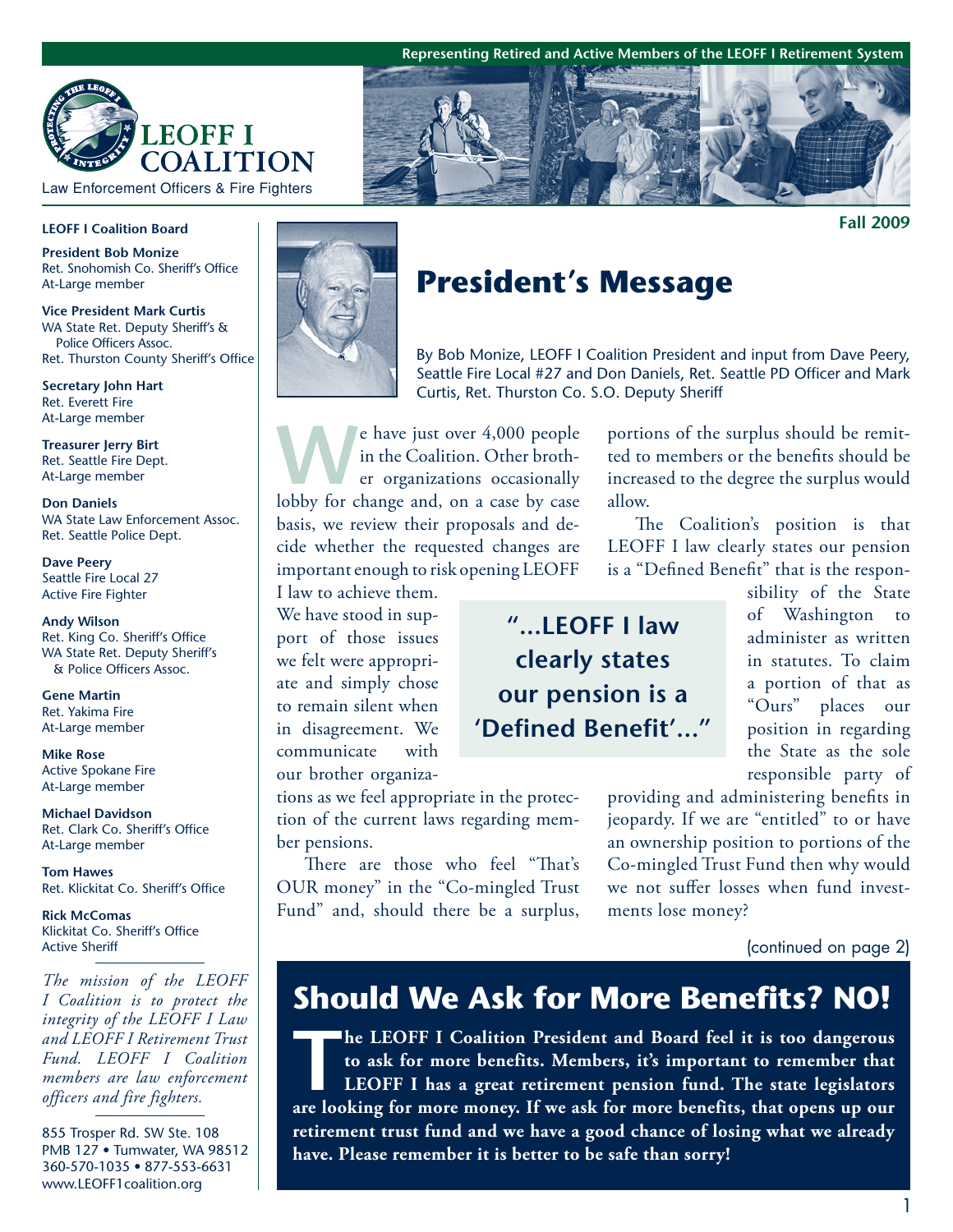### President's Message

(continued from page 1)

The recent history of investment losses supports our earlier reluctance to press for a cash-out of so-called surplus funds. History has shown that those funds are at risk to the choices, good or ill, of those in charge of pension investments. While we applaud the wise investments as they prove positive for the overall trust fund, we also decry those unwise investments that place all funds at risk.

Since we have no input as to how those funds are invested, we feel no responsibility for losses incurred. Our belief remains firm in that LEOFF I pension law clearly states our pension is a defined benefit and is due Since our position is that the current status of pension law is appropriate, any changes must be viewed with a critical eye. Brother organizations should be aware that any challenge viewed by the Coalition will be vigorously defended by our organization, and no matter where the challenge originates, we stand ready to support efforts to defend core LEOFF I interests as we see appropriate. To that degree, we are the friend of all. Our record of support of basic pension law should be viewed as invaluable to LEOFF I interests.

On another note, the Coalition board had learned of

our members under all circumstances.

As to the previously purported "surplus" we remain steadfast in our assertion that, when surpluses are shown to clearly exist, increased benefits are appropriate. The recent economic downturn should serve as a reminder that pension investments should be carefully invested and guarded and that any attempt to change/end



an IRS 990 code conflict caused by a Coalition director who had a for-profit business and sat on the Coalition non-profit board. The conflict was that work product of the Coalition was used to gain a financial benefit for the particular Director's website business. He had control of much of our work documents and wanted all Coalition assets. He was cautioned on

current LEOFF I law lays open the door to risks that, in our opinion are unwise and unwarranted.

It is hoped that our brother organizations may reciprocate in a like manner in the interests of all our LEOFF I people. While we may not agree on all issues, we should strive to keep disputes to ourselves with the obvious intent of presenting as unified an appearance as possible.

this concern by several board directors. Our CPA made us aware of what constituted as a conflict of interest for the board and an attorney advised us to deal with the issue as a conflict. Bylaws had to be updated to avoid similar problems in the future. The individual had also been disruptive during board meetings, demanding the Coalition give him access to our database which would

(continued on page 3)

**Thank You, LEOFF I Coalition Members, for Your Generous Contributions Totaling Over \$31,000, as of Sept. 21, 2009!**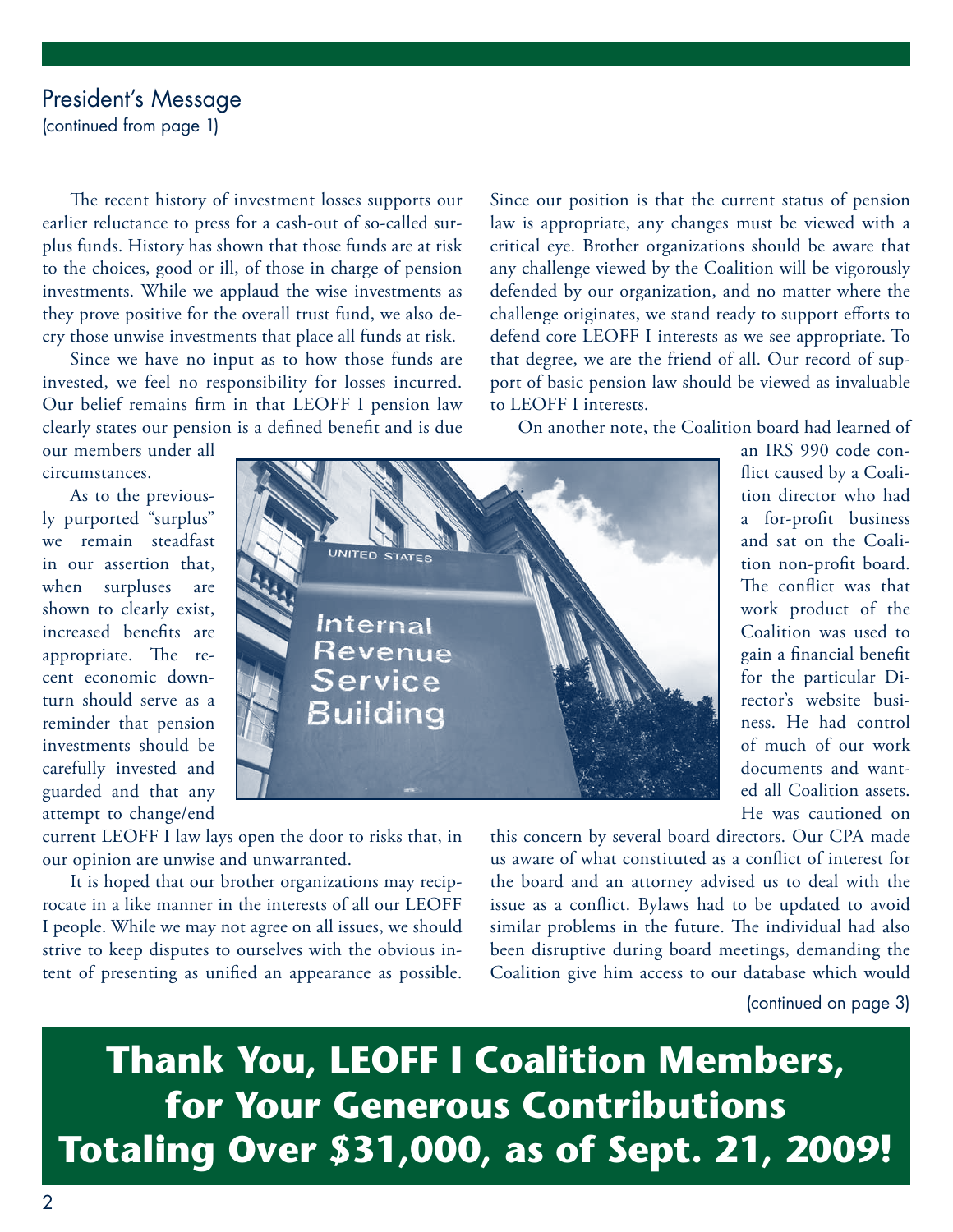#### President's Message

(continued from page 2)

give him access to confidential documents and member donations. We denied his demands to access those records. We hold those records as private and will not allow our files to be used for any purpose not sanctioned by the majority of our board. The names of donors and amounts donated are privileged information that we believe members would prefer to remain private. We will not allow such access and view repeated attempts to gain that access as improper and unnecessary to the operations of the Coalition with the exception of those primary board members who manage our finances and who must report such basic information as may be legally required for tax/ accounting purposes. In response to this particular Coalition director's behavior, the LEOFF I Coalition (by a 7 to 1 vote of its board) removed the director from the Coalition board.

Lastly, we regret to announce that the RSPOA have left our ranks. We valued their input. Sadly, their leadership prefers to believe that they are better served to separate from the Coalition. They will be missed. Where possible, we will support their attempts to preserve and protect current pension law and to oppose any threats thereto. We look forward to working together with those groups who share our concerns and interests.

 Despite everything, the Coalition remains committed to all LEOFF I members, and will continue to serve as their watchdog for the LEOFF I pension. We will continue to protect their interests against any legislation or other action, which would jeopardize LEOFF I's pension system. The Coalition has represented its members well for almost nine years and will continue to do so in the future.

Any and all LEOFF I people are welcome to be a part of the Coalition. You are welcome to write in to remove yourself, or, to register with the Coalition as we are all volunteers and free to think for ourselves.

# **California Pension Re-negotiation Initiative FAILS**

Good News for Washington Pensioners!

By Bob Monize, LEOFF I Coalition President

The California Initiative effort to cause pen-<br>sion benefits to be re-negotiated was expect-<br>ed to pass due to serious State stress revenue sion benefits to be re-negotiated was expected to pass due to serious State stress revenue trouble.

Yet, the petition issue failed. Not enough people supported the idea in that State. The failure may be good for Washington LEOFF I pensioners, though it is unclear whether any future California effort could be a concern for us. Initiative #08-0018, Amdt. 31-5 (31350) IS ENDED FOR THIS YEAR.

For more information, please visit the California Secretary of State website at www.sos.ca.gov.





**The LEOFF I Coalition welcomes all retired and active members of the LEOFF I Retirement System to be a part of the Coalition. To join or to remove yourself, please write to: LEOFF I Coalition PMB 127 • 855 Trosper RD SW STE 108 • Tumwater, WA 98512. Please visit our website www.leoff1coalition.org**